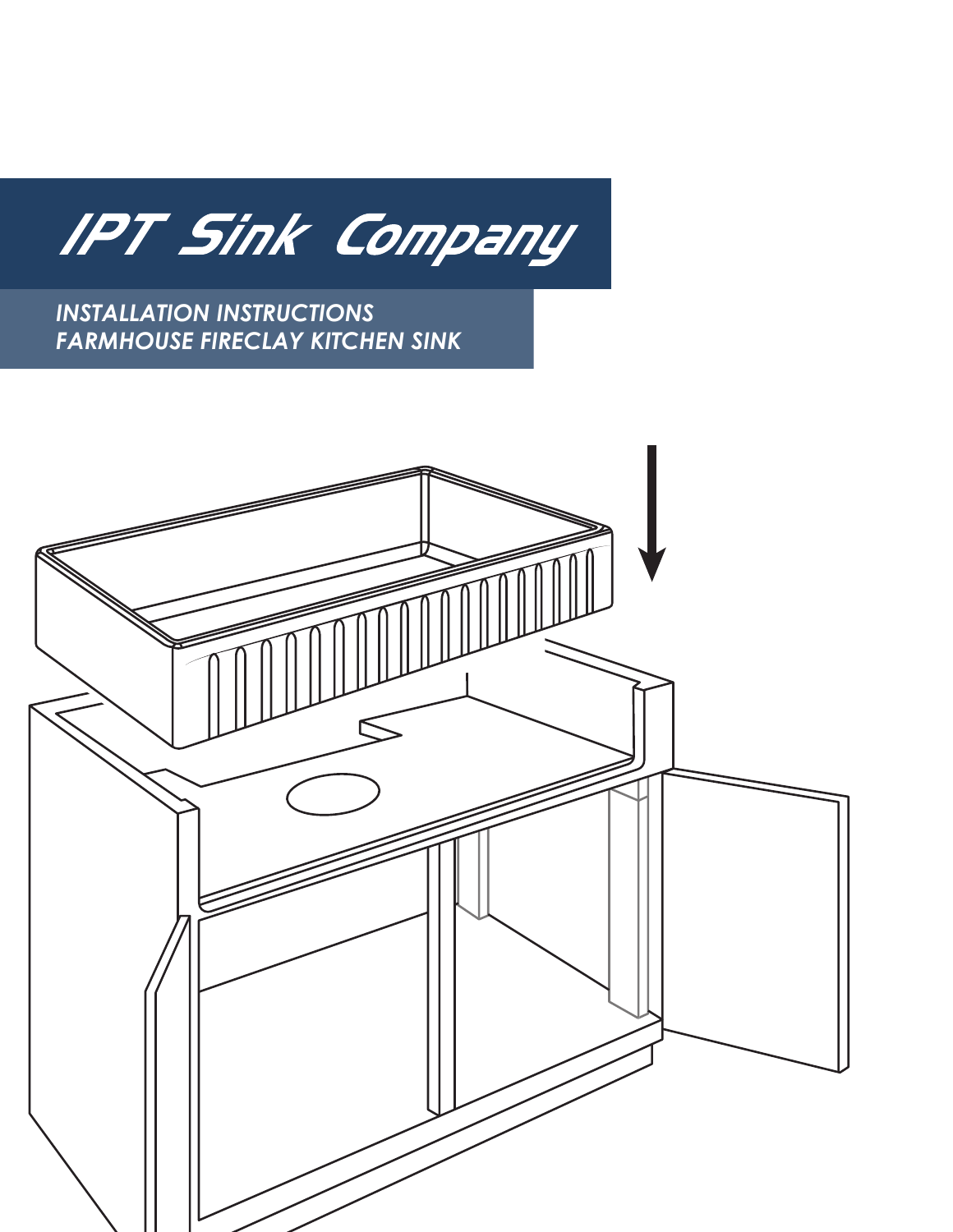# IPT Sink Company



#### **CAUTION:**

Risk of personal injury or product damage. Handle with care. Product can break, chip, cause injury or product damage.

#### **WARNING:**

This product can expose you to chemicals, including lead, which is known to the state of California to cause cancer and birth defects or other reproductive harm.

For more information go to *p65warnings.ca.gov*

#### *IMPORTANT INFORMATION*

- Read these instructions carefully before you begin this installation.
- Observe all applicable local plumbing and building codes.
- IPT Sink Company recommends all sinks are installed by experienced and professional installers. To ensure safety and damage-free installation, this sink should be installed by two people. IPT Sink Company reserves the right to revise the design of products without notice.

## *BEFORE YOU BEGIN*

- Before installation, inspect the sink for damage. IPT Sink Company is not responsible for sink damage or any other damage during the installation.
- A custom countertop, sink base cabinet and support framing is required for proper installation. Fireclay sinks should only be installed with a solid surface countertop (i.e., granite, Corian® or Silestone®).
- The cabinet must be installed, secured, plumb, and level. Failure of this step can lead to product damage.
- Due to the dimensional variation from the fireclay manufacturing process, IPT Sink Company does not offer the cutout template for fireclay sinks. IPT Sink Company recommends providing the actual sink to the cabinet maker or any other contractor involved in the project. It is critical that the carpenter, tiler, and plumber coordinate the requirements of the project. IPT Sink Company is not responsible for improper installations.
- Shut off the hot and cold water supplies. Inspect the drain, supply tubing, and faucets. Replace if necessary.
- Due to the variety of installations possible with this sink, you may use procedures other than those described in these instructions.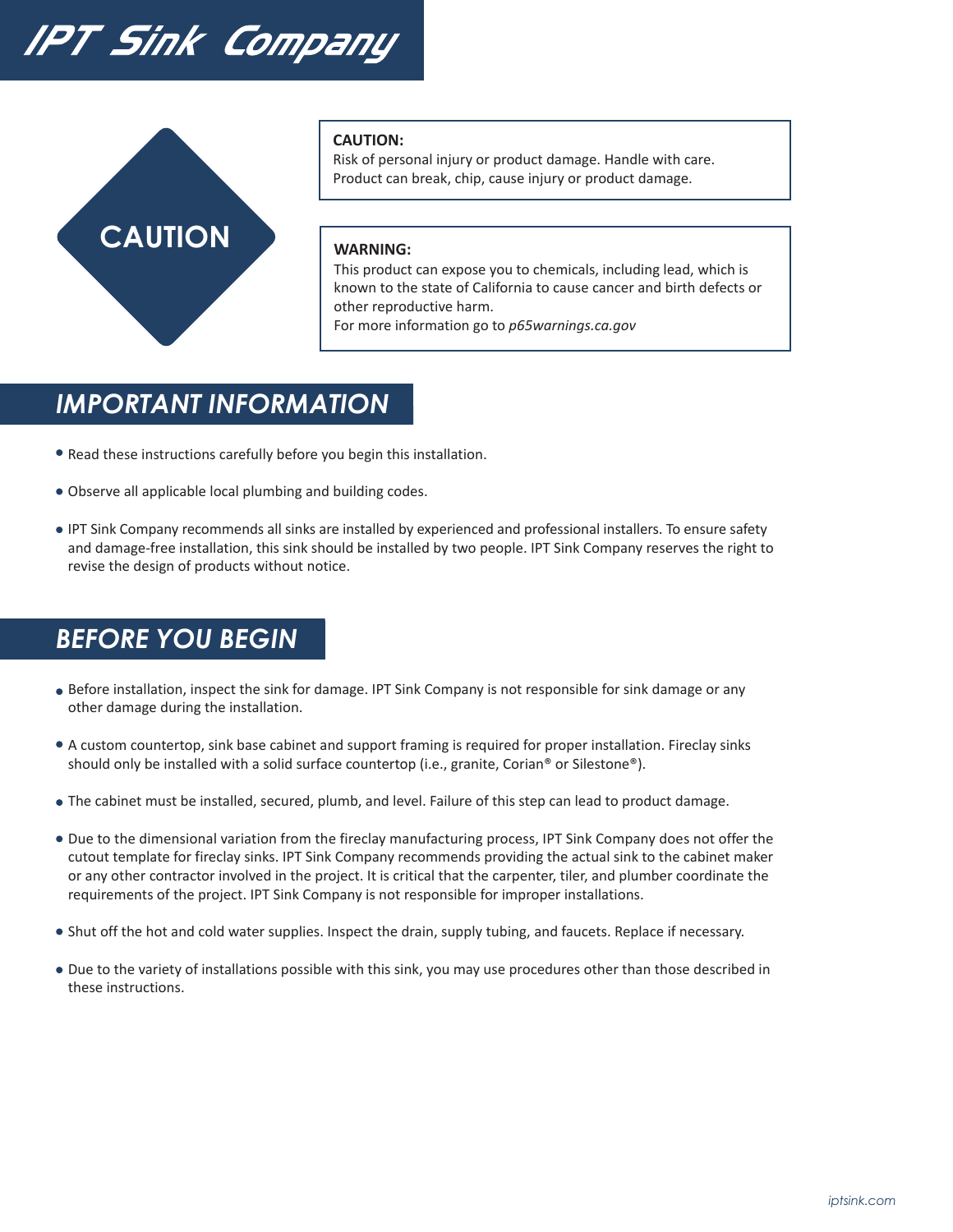IPT Sink Company

## *RECOMMENDED TOOLS*



# *FIRECLAY SINK INSTALLATION INSTRUCTIONS*

## *STEP1: BASE CABINET PREPARATION*



- Measure the size of the sink, including the front apron. Cut the face of the cabinet to allow the sink to slide in.
- Use painter's tape for marking and cutting purpose to protect the cabinet and sink from damage.
- *IMPORTANT: Due to the dimensional variation from the fireclay manufacturing process, IPT Sink Company does not offer the cutout template for fireclay sinks. It is essential that prior to installation, you discuss with your installer and agree on the final appearance. Cabinet should NOT be cut or fabricated without the sink.*

## *STEP2: COUNTERTOP PREPARATION*





Measure the size of the sink, including the front apron. Cut the countertop to allow the sink to slide in.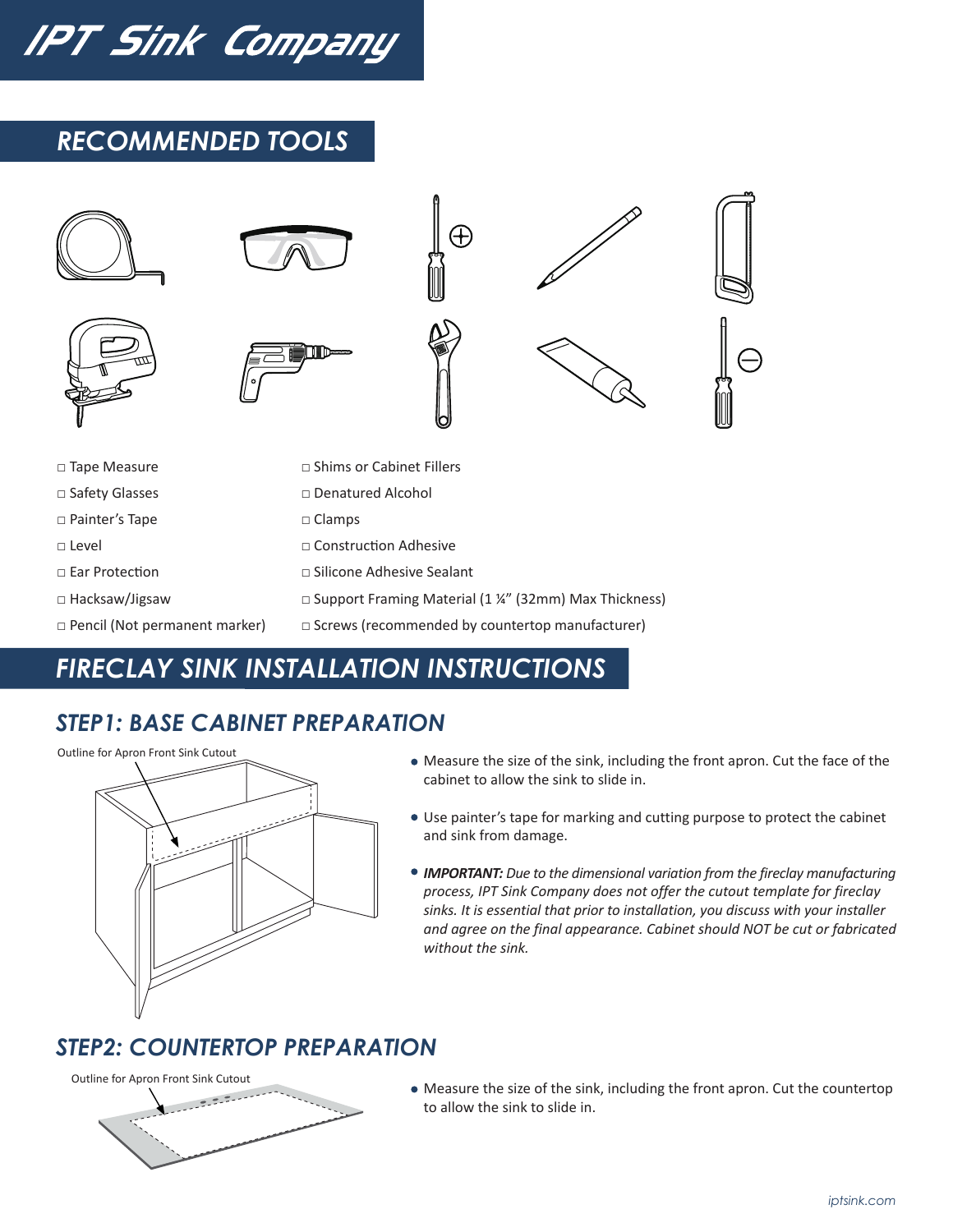

#### *STEP3: CABINET/SUPOORT FRAME CONSTRUCTION*





- This step is to ensure that the bottom of the sink has enough support.
- Construct a wood support frame to fit inside the cabinet opening. Allow adequate clearance for the water supply lines and drainage system.
- The recommended support frame design is shown in the illustration on the left, which consists of four vertical supporting strips, two horizontal supporting strips and one supporting board. Due to the variety of installations possible with this sink, your installer may suggest a different support frame design.
- *IMPORTANT: Base cabinet and wood support frame are essential for proper installation. The weight of the sink when full is approximately 300 lbs. Base cabinet and support frame must sufficiently support this weight.*

#### *STEP4: SINK INSTALLATION*



- Using two people, carefully place the sink in place. Verify that the sink can fit in the cabinet opening and rest properly on the supporting system. Make a small adjustment to fit as necessary.
- Verify the overall appearance and check for levelness to ensure correct drainage.
- *IMPORTANT: Risk of personal injury or product damage. Handle with care. The product can break, chip, cause injury or product damage.*